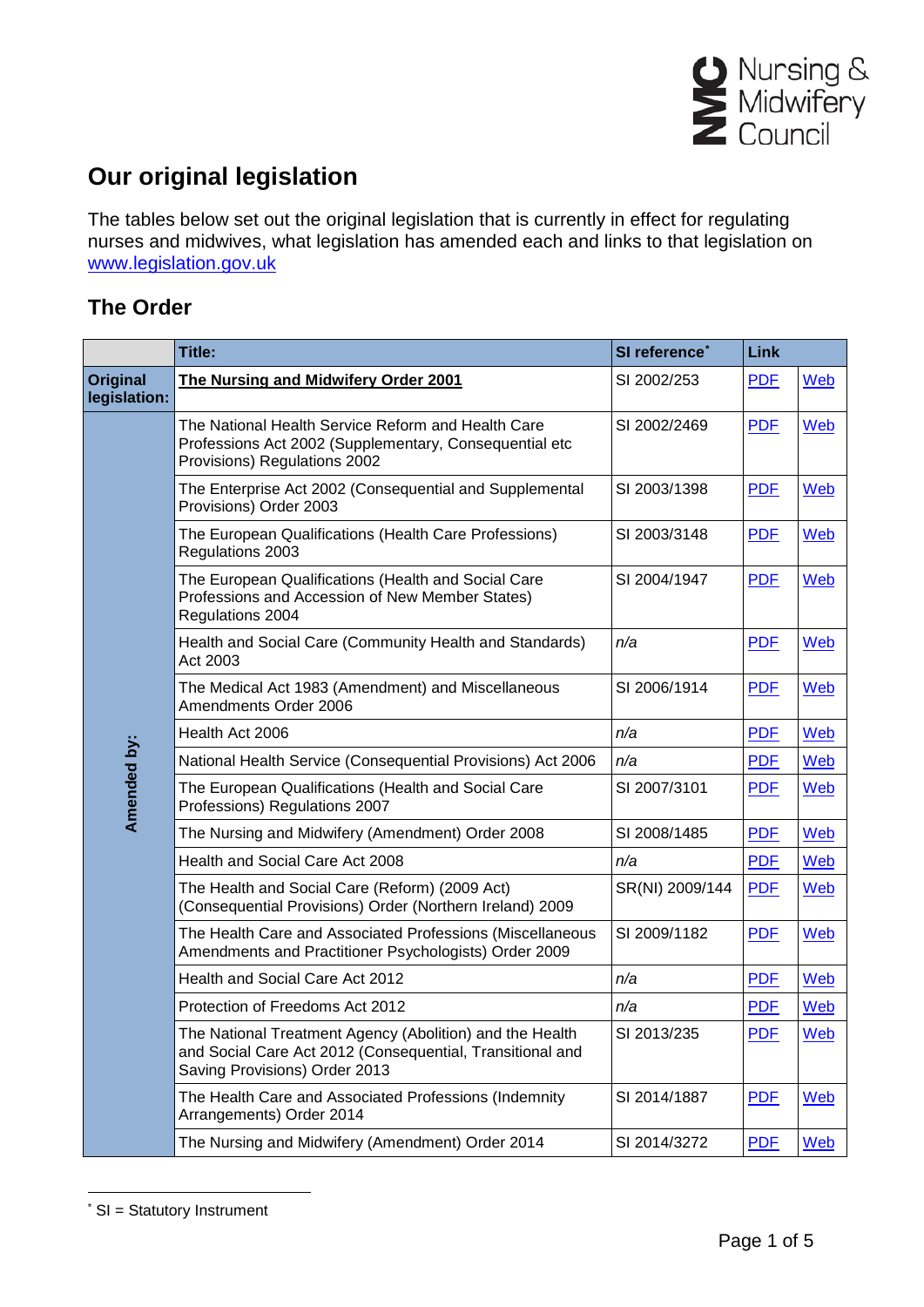| The Health Care and Associated Professions (Knowledge of<br>English) Order 2015                        | SI 2015/806  | <b>PDF</b> | Web        |
|--------------------------------------------------------------------------------------------------------|--------------|------------|------------|
| Health and Social Care (Safety and Quality) Act 2015                                                   | n/a          | <b>PDF</b> | Web        |
| The European Qualifications (Health and Social Care<br>Professions) Regulations 2016                   | SI 2016/1030 | <b>PDF</b> | Web        |
| The Nursing and Midwifery (Amendment) Order 2017                                                       | SI 2017/321  | <b>PDF</b> | Web        |
| The Data Protection Act 2018                                                                           | n/a          | <b>PDF</b> | <b>Web</b> |
| The Nursing and Midwifery (Amendment) Order 2018                                                       | SI 2018/838  | <b>PDF</b> | Web        |
| The Coronavirus Act 2020                                                                               | n/a          | <b>PDF</b> | Web        |
| European Qualifications (Health and Social Care Professions)<br>(Amendment etc.) (EU Exit) Regulations | SI 2019/593  | <b>PDF</b> | Web        |

## **Privy Council orders**

|                                 | Title:                                                                                                   | <b>SI reference</b> | <b>Link</b> |            |
|---------------------------------|----------------------------------------------------------------------------------------------------------|---------------------|-------------|------------|
| <b>Original</b><br>legislation: | The Nursing & Midwifery (Constitution) Order 2008                                                        | SI 2008/2553        | <b>PDF</b>  | Web        |
| <b>Amended</b><br>by:           | The Nursing and Midwifery Council (Constitution)<br>(Amendment) Order 2012                               | SI 2012/2745        | <b>PDF</b>  | <b>Web</b> |
|                                 | The Protection of Freedoms Act 2012 (Disclosure and Barring<br>Service Transfer of Functions) Order 2012 | SI 2012/3006        | <b>PDF</b>  | Web        |
|                                 | The Nursing and Midwifery (Amendment) Order 2018                                                         | SI 2018/838         | <b>PDF</b>  | Web        |

|                                 | Title:                                                                                                                                       | SI reference | Link       |     |
|---------------------------------|----------------------------------------------------------------------------------------------------------------------------------------------|--------------|------------|-----|
| <b>Original</b><br>legislation: | <b>Nurses &amp; Midwives (Parts of and Entries in the Register)</b><br><b>Order of Council 2004</b>                                          | SI 2004/1765 | <b>PDF</b> | Web |
|                                 | The National Health Service (Pharmaceutical Services)<br>Regulations 2005                                                                    | SI 2005/641  | <b>PDF</b> | Web |
|                                 | The Nurses and Midwives (Parts of and Entries in the<br>Register) Amendment Order of Council 2006                                            | SI 2006/1015 | <b>PDF</b> | Web |
| Amended by:                     | The Smoking, Health and Social Care (Scotland) Act 2005<br>(Consequential Modifications) (England, Wales and Northern<br>Ireland) Order 2006 | SI 2006/1056 | <b>PDF</b> | Web |
|                                 | The European Qualifications (Health and Social Care<br>Professions) Regulations 2007                                                         | SI 2007/3101 | <b>PDF</b> | Web |
|                                 | The National Health Service (Pharmaceutical Services)<br>(Scotland) Regulations 2009                                                         | SSI 2009/183 | <b>PDF</b> | Web |
|                                 | The Nursing and Midwifery (Amendment) Order 2018                                                                                             | SI 2018/838  | <b>PDF</b> | Web |
|                                 | European Qualifications (Health and Social Care Professions)<br>(Amendment etc.) (EU Exit) Regulations                                       | SI 2019/593  | <b>PDF</b> | Web |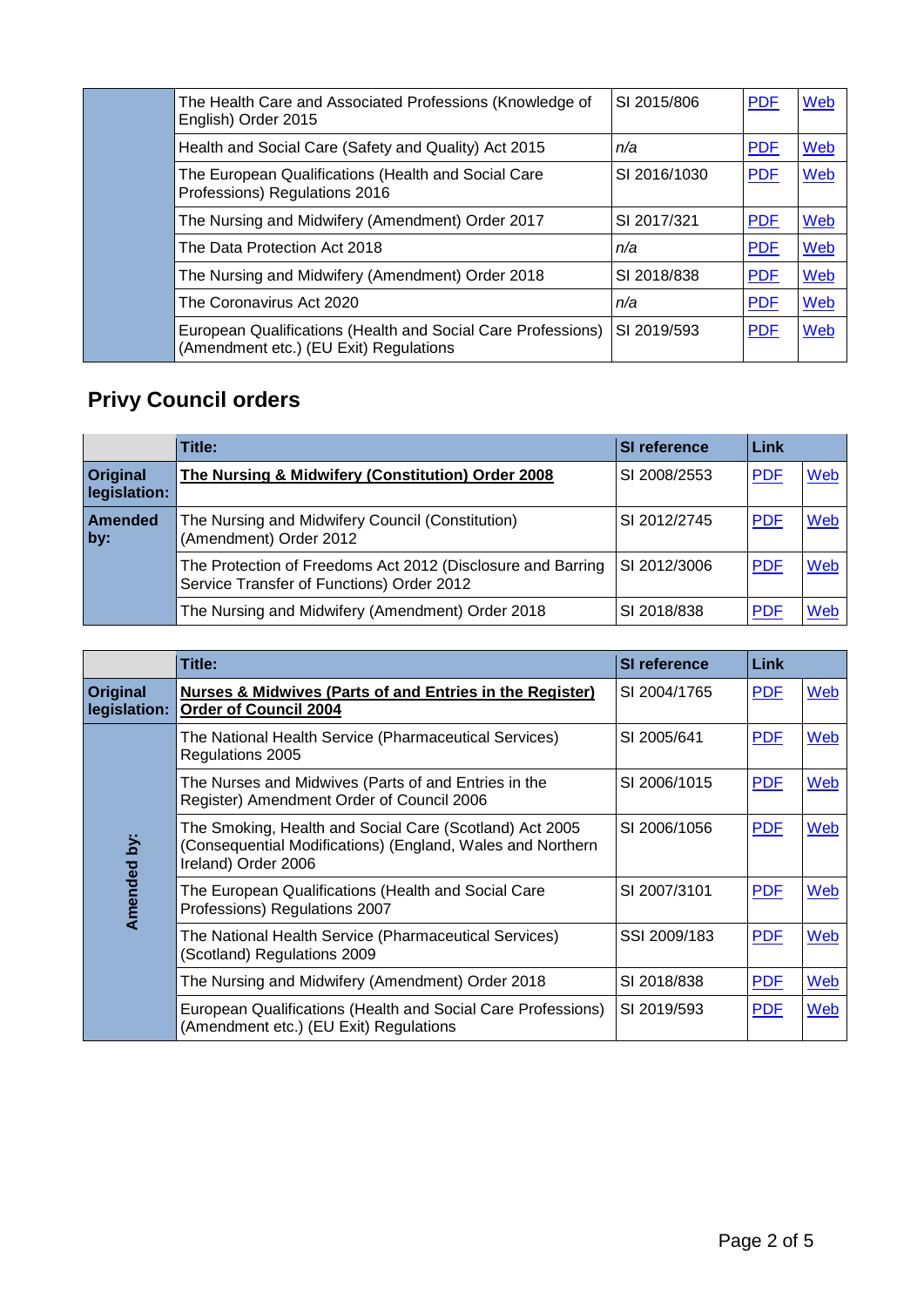|                       | Title:                                                                                              | <b>SI reference</b> | l Link      |     |
|-----------------------|-----------------------------------------------------------------------------------------------------|---------------------|-------------|-----|
| <b>Original</b>       | The Nursing & Midwifery Order 2001 (Transitional<br>legislation: Provisions) Order of Council 2004  | SI 2004/1762        | <b>PDF</b>  | Web |
| <b>Amended</b><br>by: | The Nursing and Midwifery Order 2001 (Transitional<br>Provisions) (Amendment) Order of Council 2006 | SI 2006/1441        | <b>IPDF</b> | Web |

|                                 | Title:                                                                                                                                                                  | SI reference | Link       |     |
|---------------------------------|-------------------------------------------------------------------------------------------------------------------------------------------------------------------------|--------------|------------|-----|
| <b>Original</b><br>legislation: | Nursing & Midwifery Order 2001 (Legal Assessors) Order<br>of Council 2004                                                                                               | SI 2004/1763 | <b>PDF</b> | Web |
| <b>Amended</b><br>by:           | The National Treatment Agency (Abolition) and the Health and SI 2013/235<br>Social Care Act 2012 (Consequential, Transitional and Saving<br>Provisions) Order 2013      |              | <b>PDF</b> | Web |
|                                 | The Nursing and Midwifery Order (Legal Assessors)<br>(Amendment) and the Nursing and Midwifery Council (Fitness<br>to Practise) (Amendment) Rules Order of Council 2017 | SI 2017/703  | <b>PDF</b> | Web |

## **Rules made by our Council**

|                          | Title:                                                                                                                                                         | <b>SI reference</b> | <b>Link</b> |     |
|--------------------------|----------------------------------------------------------------------------------------------------------------------------------------------------------------|---------------------|-------------|-----|
| Original<br>legislation: | The Nursing & Midwifery Council (Education, Registration<br>and Registration Appeals) Rules 2004                                                               | SI 2004/1767        | <b>PDF</b>  | Web |
|                          | The Civil Partnership Act 2004 (Amendments to Subordinate<br>Legislation) Order 2005                                                                           | SI 2005/2114        | <b>PDF</b>  | Web |
|                          | The Nursing and Midwifery Council (Education, Registration<br>and Registration Appeals) (Amendment) Rules 2005                                                 | SI 2005/3354        | <b>PDF</b>  | Web |
|                          | The European Qualifications (Health and Social Care<br>Professions) Regulations 2007                                                                           | SI 2007/3101        | <b>PDF</b>  | Web |
|                          | The Nursing and Midwifery (Amendment) Order 2008                                                                                                               | SI 2008/1485        | <b>PDF</b>  | Web |
|                          | The Health Care and Associated Professions (Miscellaneous<br>Amendments and Practitioner Psychologists) Order 2009                                             | SI 2009/1182        | <b>PDF</b>  | Web |
| <b>Amended by:</b>       | The Nursing and Midwifery Council (Fees and Education,<br>Registration and Registration Appeals) (Amendment) Rules<br>2011                                     | SI 2011/2297        | <b>PDF</b>  | Web |
|                          | Protection of Freedoms Act 2012                                                                                                                                | n/a                 | <b>PDF</b>  | Web |
|                          | The Nursing and Midwifery Council (Education, Registration<br>and Registration Appeals) (Amendment) Rules 2012                                                 | SI 2012/2754        | <b>PDF</b>  | Web |
|                          | The Health Care and Associated Professions (Indemnity<br>Arrangements) Order 2014                                                                              | SI 2014/1887        | <b>PDF</b>  | Web |
|                          | The Nursing and Midwifery Council (Fitness to Practise)<br>(Education, Registration and Registration Appeals)<br>(Amendment) Rules Order of Council 2014       | SI 2015/52          | <b>PDF</b>  | Web |
|                          | The Nursing and Midwifery Council (Fitness to Practise)<br>(Education, Registration and Registration Appeals)<br>(Amendment No. 2) Rules Order of Council 2015 | SI 2015/1923        | <b>PDF</b>  | Web |
|                          | The European Qualifications (Health and Social Care<br>Professions) Regulations 2016                                                                           | SI 2016/1030        | <b>PDF</b>  | Web |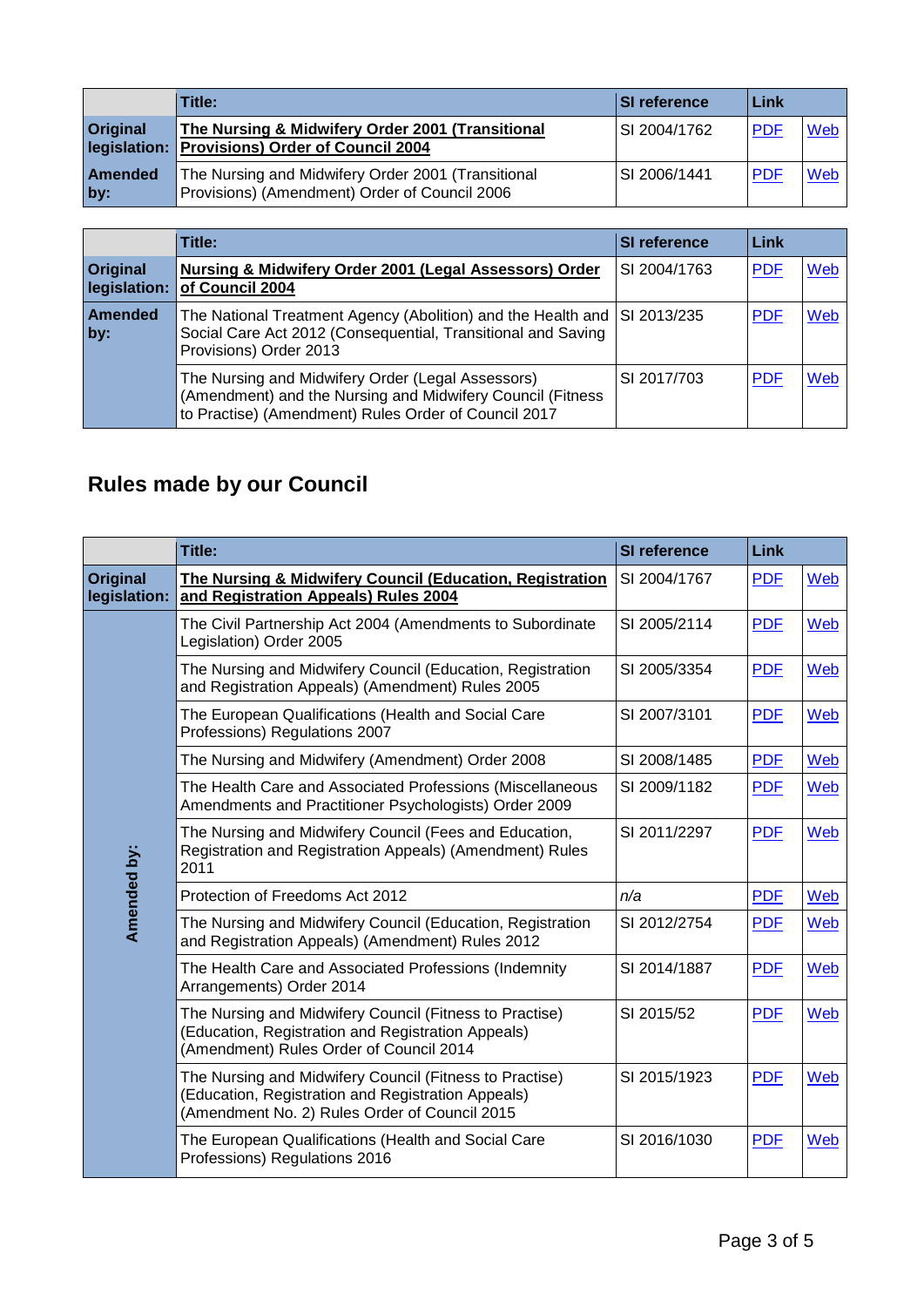|  | The Nursing and Midwifery (Amendment) Order 2018                                                         | SI 2018/838                                                                                            | <b>PDF</b>  | Web        |     |
|--|----------------------------------------------------------------------------------------------------------|--------------------------------------------------------------------------------------------------------|-------------|------------|-----|
|  | The Nursing and Midwifery Council (Emergency Procedures)<br>(Amendment) Rules 2020 Order of Council 2020 | SI 2020/364                                                                                            | <b>PDF</b>  | Web        |     |
|  | The Nursing and Midwifery Council (Coronavirus)<br>(Amendment) (No.2) Rules Order of Council 202         | SI 2020/821                                                                                            | <b>PDF</b>  | Web        |     |
|  |                                                                                                          | European Qualifications (Health and Social Care Professions)<br>(Amendment etc.) (EU Exit) Regulations | SI 2019/593 | <b>PDF</b> | Web |

|                                 | Title:                                                                                                                                                                  | SI reference | <b>Link</b> |     |
|---------------------------------|-------------------------------------------------------------------------------------------------------------------------------------------------------------------------|--------------|-------------|-----|
| <b>Original</b><br>legislation: | The Nursing & Midwifery Council (Fitness to Practise)<br><b>Rules 2004</b>                                                                                              | SI 2004/1761 | <b>PDF</b>  | Web |
|                                 | The Nursing and Midwifery Council (Fitness to Practise)<br>(Amendment) Rules 2007                                                                                       | SI 2007/893  | <b>PDF</b>  | Web |
|                                 | The Nursing and Midwifery Council (Midwifery and Practice<br>Committees) (Constitution) Rules 2008                                                                      | SI 2008/3148 | <b>PDF</b>  | Web |
|                                 | The Health Care and Associated Professions (Miscellaneous<br>Amendments and Practitioner Psychologists) Order 2009                                                      | SI 2009/1182 | <b>PDF</b>  | Web |
|                                 | The Nursing and Midwifery Council (Fitness to Practise)<br>(Amendment) Rules 2011                                                                                       | SI 2012/17   | <b>PDF</b>  | Web |
|                                 | Protection of Freedoms Act 2012                                                                                                                                         | n/a          | <b>PDF</b>  | Web |
| Amended by:                     | The Nursing and Midwifery Council (Fitness to Practise)<br>(Education, Registration and Registration Appeals)<br>(Amendment) Rules Order of Council 2014                | SI 2015/52   | <b>PDF</b>  | Web |
|                                 | The Nursing and Midwifery Council (Fitness to Practise)<br>(Education, Registration and Registration Appeals)<br>(Amendment No. 2) Rules Order of Council 2015          | SI 2015/1923 | <b>PDF</b>  | Web |
|                                 | The Nursing and Midwifery Order (Legal Assessors)<br>(Amendment) and the Nursing and Midwifery Council (Fitness<br>to Practise) (Amendment) Rules Order of Council 2017 | SI 2017/703  | <b>PDF</b>  | Web |
|                                 | The Nursing and Midwifery (Amendment) Order 2018                                                                                                                        | SI 2018/838  | <b>PDF</b>  | Web |
|                                 | The Nursing and Midwifery Council (Emergency Procedures)<br>(Amendment) Rules 2020 Order of Council 2020                                                                | SI 2020/364  | <b>PDF</b>  | Web |
|                                 | The Nursing and Midwifery Council (Coronavirus)<br>(Amendment) (No.2) Rules Order of Council 202                                                                        | SI 2020/821  | <b>PDF</b>  | Web |

|                                 | Title:                                                                                                         | SI reference | <b>Link</b> |            |
|---------------------------------|----------------------------------------------------------------------------------------------------------------|--------------|-------------|------------|
| <b>Original</b><br>legislation: | <b>Nursing and Midwifery Council (Practice Committees)</b><br>(Constitution) Rules 2008 <sup>1</sup>           | SI 2008/3148 | <b>PDF</b>  | <b>Web</b> |
| ä<br>Amended                    | The Nursing and Midwifery Council (Midwifery and Practice<br>Committees) (Constitution) (Amendment) Rules 2009 | SI 2009/2894 | <b>PDF</b>  | Web        |
|                                 | The Protection of Freedoms Act 2012 (Disclosure and Barring<br>Service Transfer of Functions) Order 2012       | SI 2012/3006 | <b>PDF</b>  | Web        |
|                                 | The Nursing and Midwifery (Amendment) Order 2017                                                               | SI 2017/321  | <b>PDF</b>  | Web        |
|                                 | The Nursing and Midwifery (Amendment) Order 2018                                                               | SI 2018/838  | <b>PDF</b>  | Web        |

<span id="page-3-0"></span> <sup>1</sup> Title of the Statutory Instrument amended to the one shown by The Nursing and Midwifery (Amendment) Order 2017.